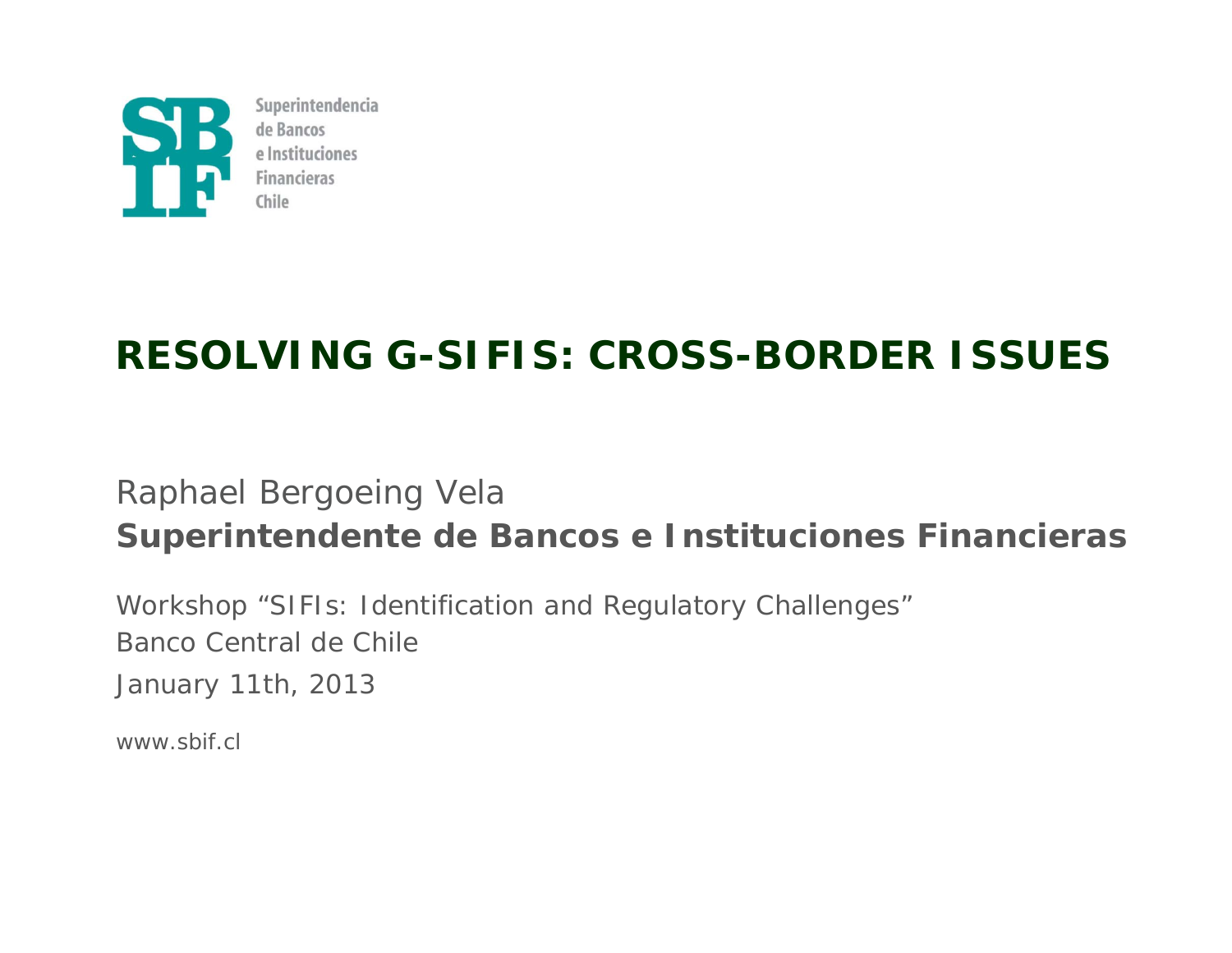

- 1. Lessons from the financial crisis: even worse globally
- 2. Controlling for the region: SA is not Europe (nor the US)
- 3. Cross-border issues on G-SIFIs: papers needed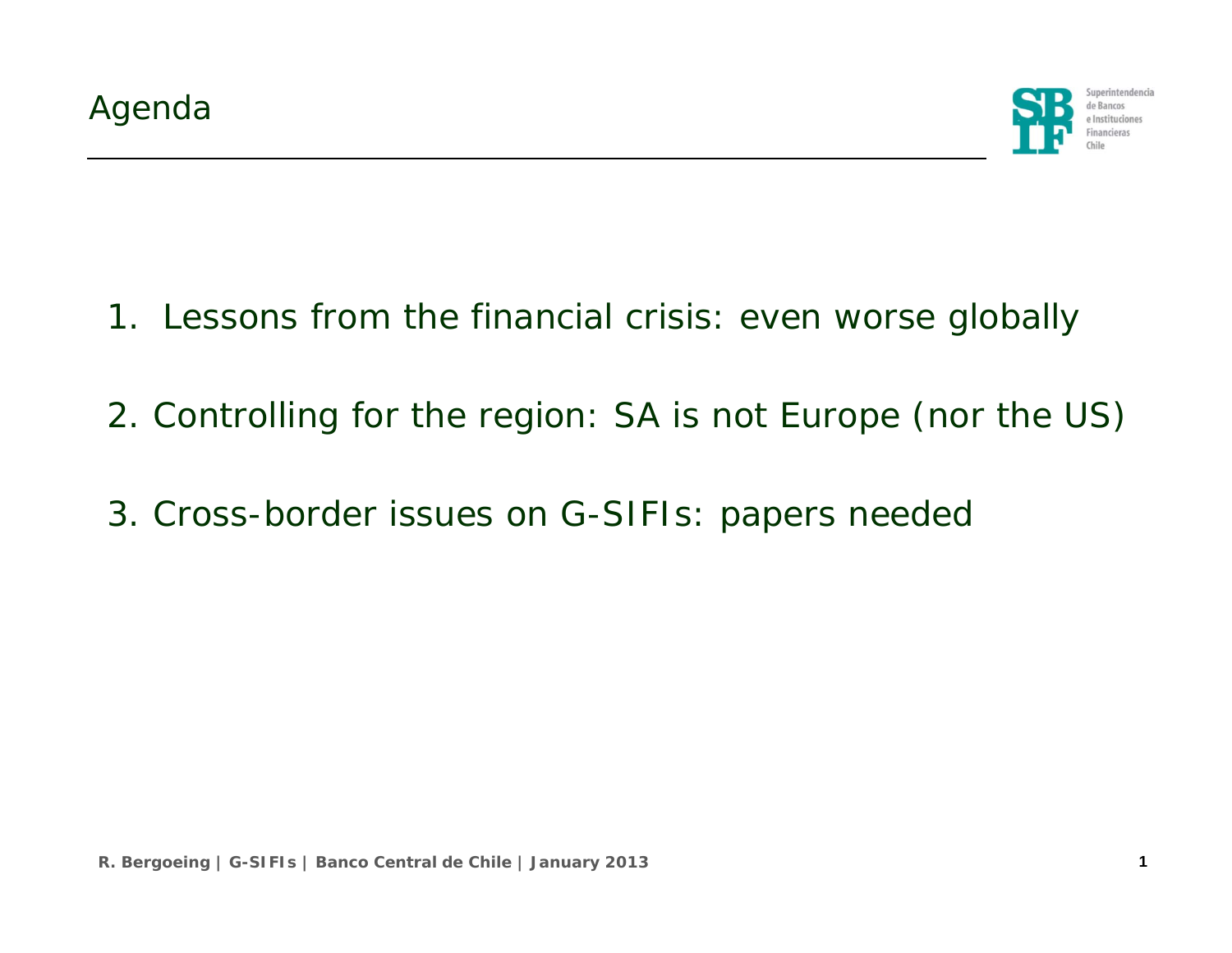

- o Stronger and more effective consolidated supervision
- o The ability to wind down major financial institutions in an orderly manner
	- $\checkmark$  No bank should be "too big to fail"
	- $\checkmark$  Keep the taxpayer out
- ¾ **Globally, these challenges are amplified**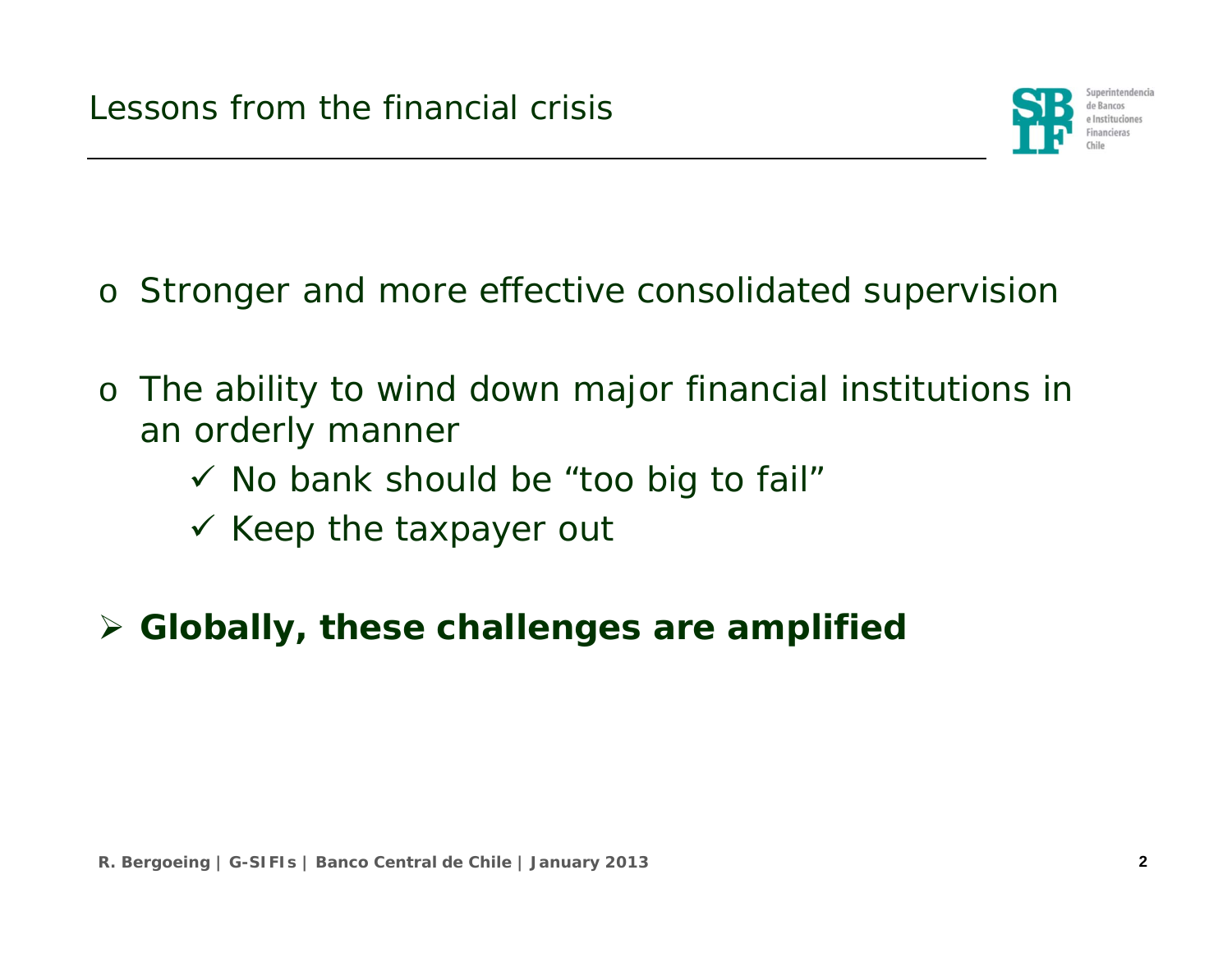

- o Heterogeneous institutions
	- $\checkmark$  The model of supervision
	- $\checkmark$  Regulatory perimeter
- o The market
	- $\checkmark$  Few G-SIFIs
	- √ Mostly host
	- $\checkmark$  Increasing non banking credit
	- $\checkmark$  Economic groups (conglomerates)
- o The low development effect
	- $\checkmark$  Low (and heterogeneous) financial inclusior
	- $\checkmark$  Vested interest groups
	- $\checkmark$  Low negotiation power
- o History matters: the 1982 crisis
	- $\checkmark$  Doing the homework: microprudential policy
	- $\checkmark$  Low complexity and narrow shadow banking?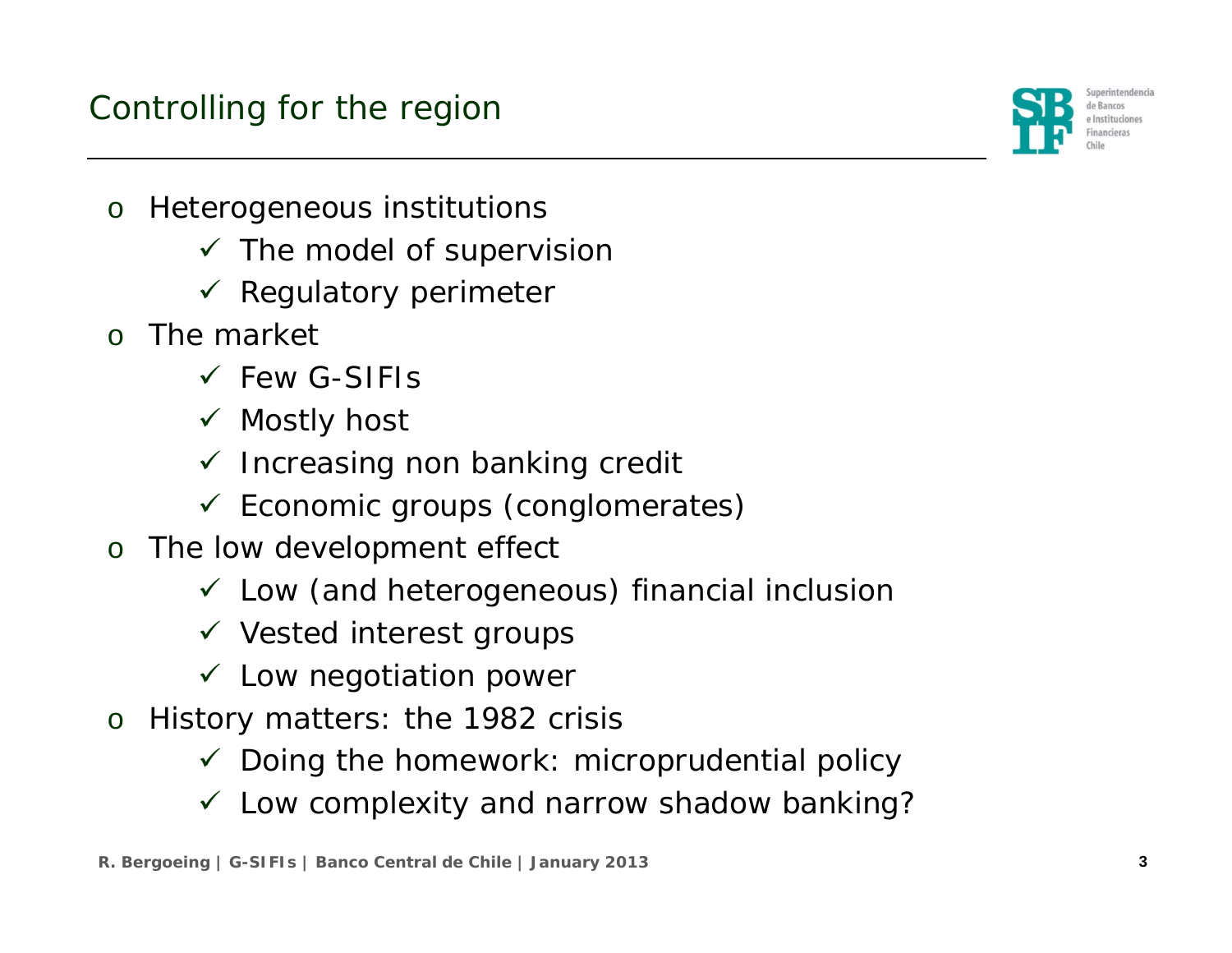

|             | Chile | Perú | Colombia |  |
|-------------|-------|------|----------|--|
| <b>BBVA</b> | 7.1   | 23.7 | 9.3      |  |
| Citibank    | 18.7  | 1.6  | 2.5      |  |
| Deutsche    | 0.0   |      |          |  |
| <b>HSBC</b> | 0.2   | 1.7  | 0.6      |  |
| JP Morgan   | 0.0   |      | 0.0      |  |
| Santander   | 18.9  | 1.0  |          |  |
|             |       |      |          |  |

**Loans market share (%) – October 2012.**

**R. Bergoeing | G-SIFIs | Banco Central de Chile | January 2013**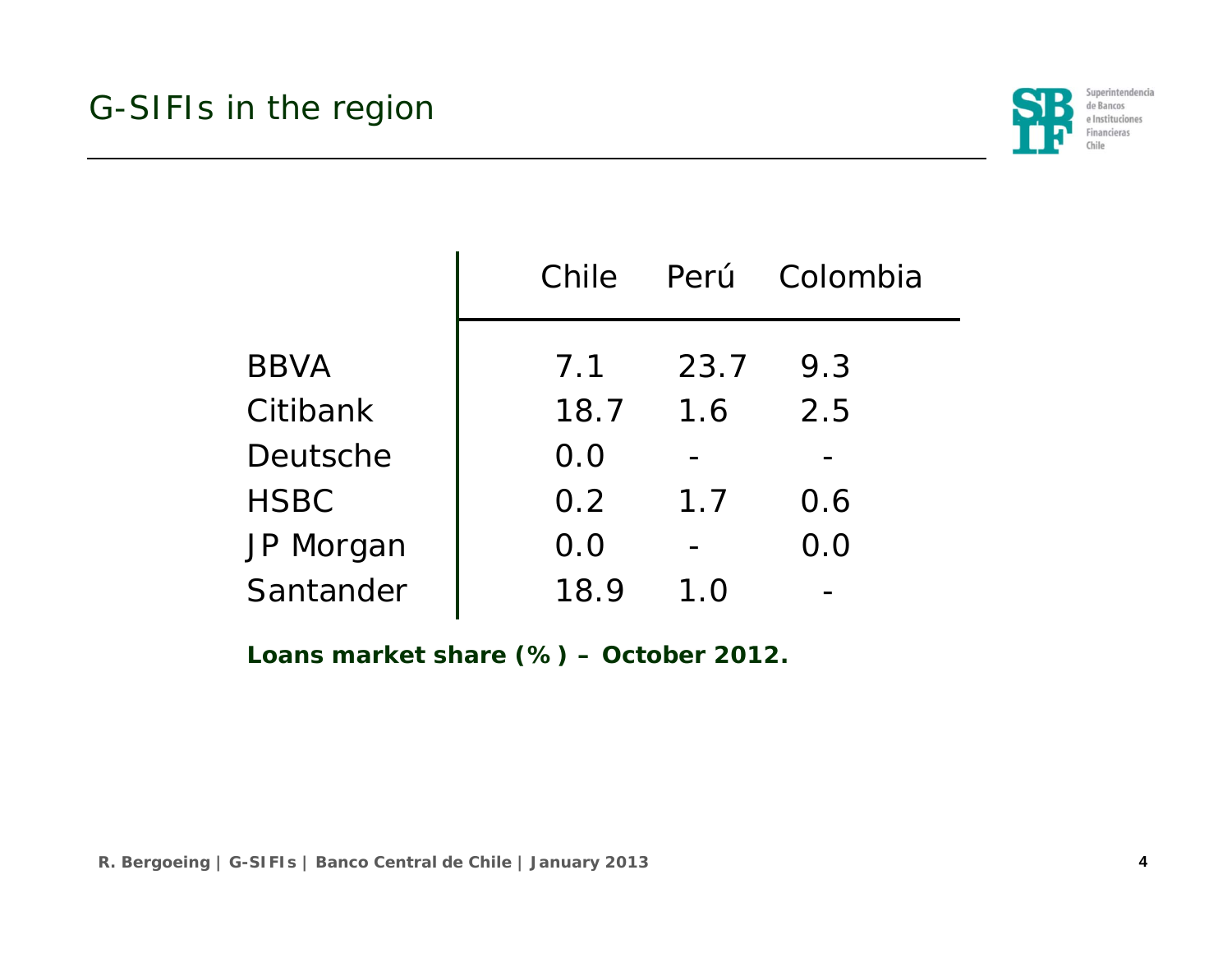

- o A corollary from the financial crisis would be the need for macroprudential policies. But the Great Recession was mainly the result of a poor assessment of individual risk.
- o A well known microprudential policy issue: lightly regulated non-banking institutions combining highly leverage and short maturity funding  $\rightarrow$  **inadequate risk management**. As a matter of fact, Citibank, Bear Stearns, Lehman, Merrill, UBS, AIG collapsed; BUT JP Morgan Chase, Goldman, Morgan Stanley, Deutsche, credit Suisse, Met Life remained quite healthy.
- $\blacktriangleright$  Any cross-border supervision, to be effective, must focus in the areas of risk management control functions, risk data aggregation capabilities, risk governance, and internal controls.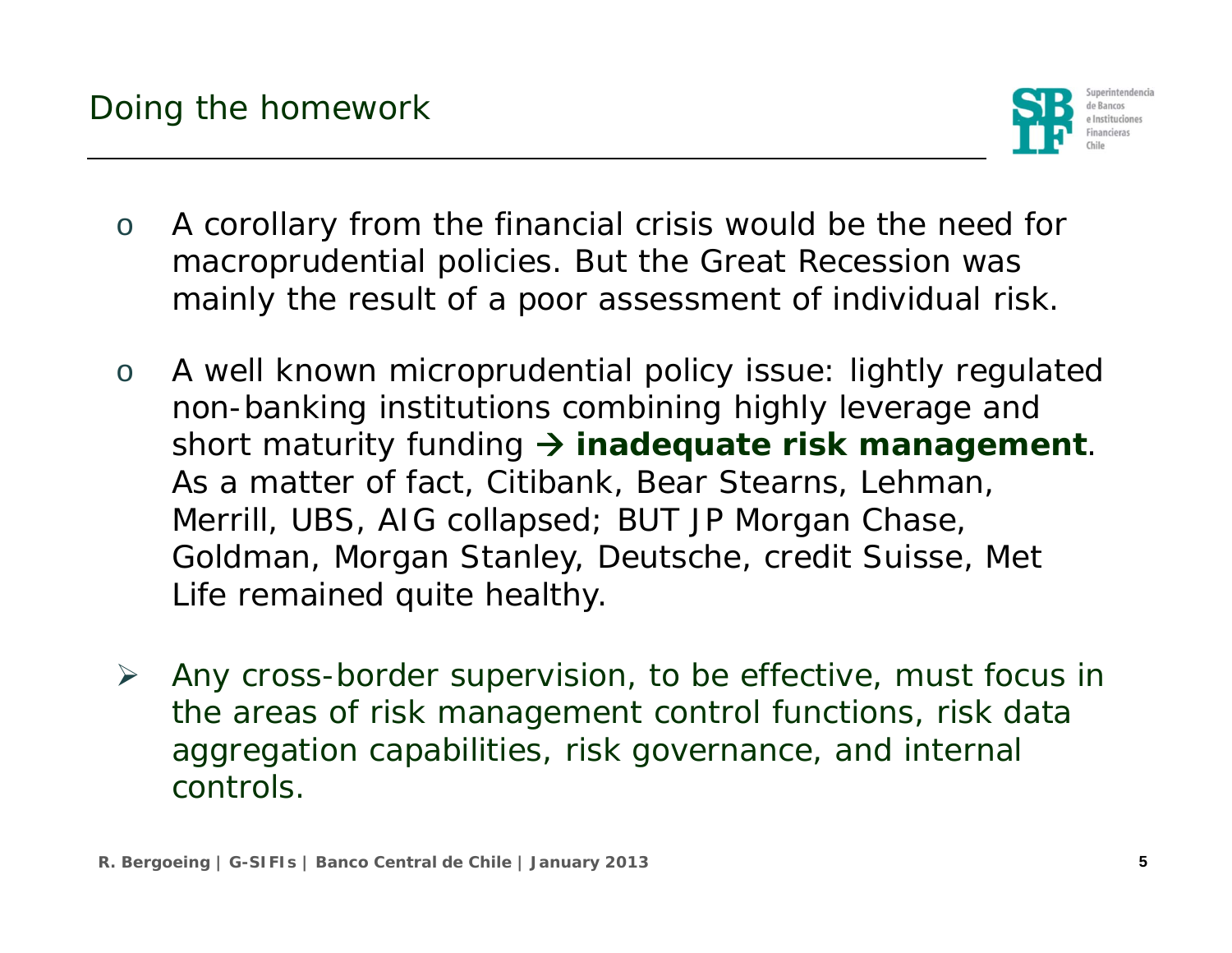

*Develop common cross-border tools.* National authorities should have appropriate tools to address all types of financial institutions in difficulty so that an orderly resolution can be achieved. These tools might be legal, regulatory or something else. We should continue to align state's resolution schemes and work toward common guidelines for initiating insolvency proceedings, determining location of main proceedings and the treatment of creditors. As this is not likely to happen overnight, we also need to identify internationally coordinated temporary solutions, such as MoU.

*Increase depth and frequency of communication.* Schedule regular meetings among the key players involved (government, regulatory and industry) with a focus on planning for crises, identifying barriers to coordinated action, and improving information sharing. In a financial crisis, the health of a financial institution can deteriorate rapidly and having an open line of communication that allows for early and decisive action can be critical. Each entity involved should have a clear understanding of their respective responsibilities.

*Require SIFIs to develop "living wills."* Each SIFI should prepare and maintain a contingency plan for authorities to use in a wind-down scenario. These plans should contemplate a period of severe financial distress and contain information such as a map of its businesses and legal entities, obligations and liabilities for each entity and who the counterparty is, which parties would be involved in an orderly wind-down (authorities, regulators, attorneys, advisors, etc.), identify information systems, locations, etc.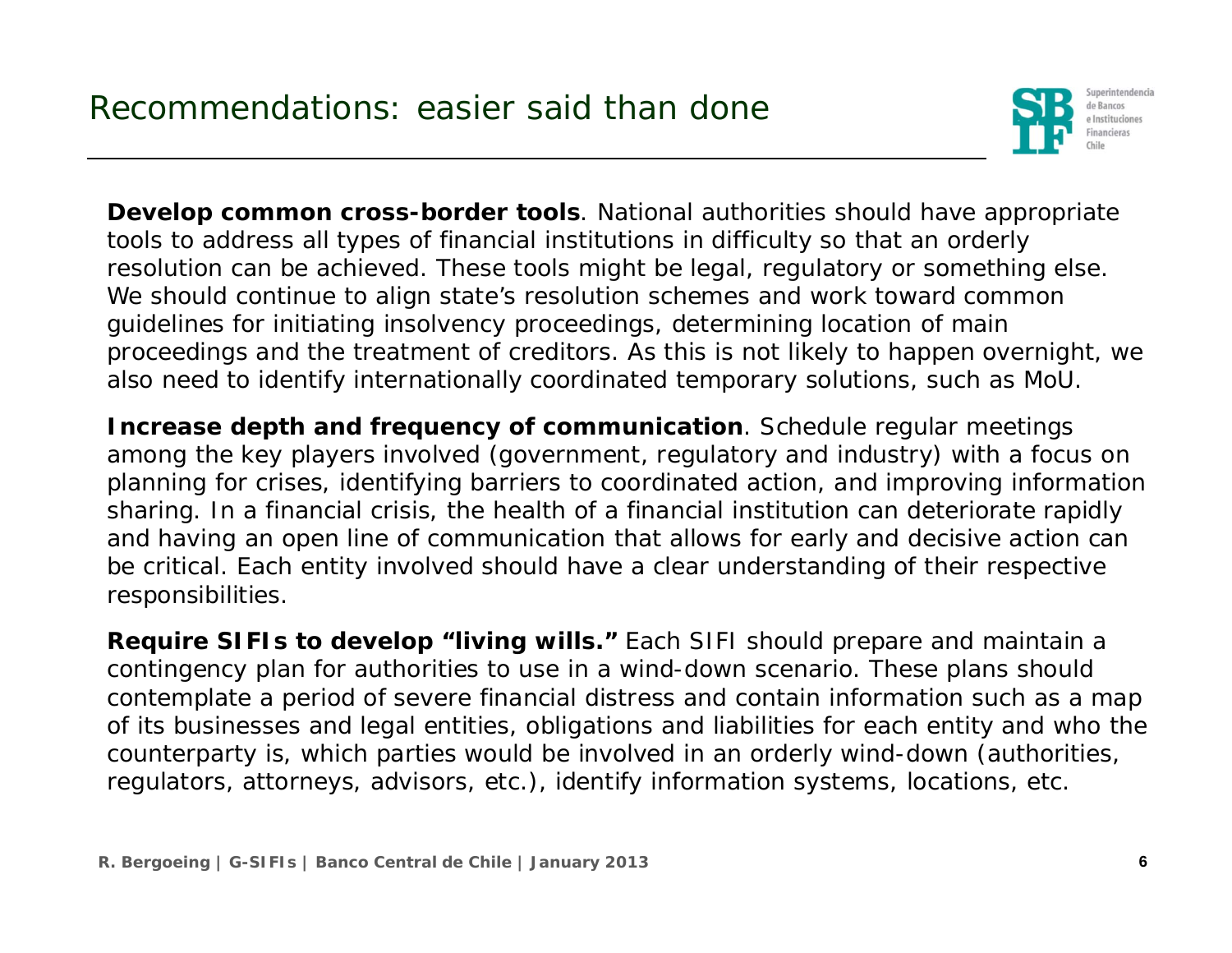Papers needed



- o SIFIs: Definition? How small is small? Public trust in LDC more (or less?) sensitive to bad news.
- $\Omega$  The US-UK model to resolve G-SIFIs: top down strategy - public fund; more capital in LDC?
- o Complex problems require complex solutions. But in financial regulation, **less may be more**. Rules vs. discretion.
	- $\checkmark$  A challenge of cross-border regulation is strong resistance in the host country to help the home country. Having a rule-based approach should help to partially obviate this problem.
	- $\checkmark$  Countries must coordinate the timing of regulatory changes. That need for synchronization creates political challenges that further strengthen the political economy argument in favor of simple regulatory rules based on observable criteria.
	- $\checkmark$  The monetary policy: simple rules are desirable when policymakers face uncertainty about the structure of the economy and the source of economic shocks. This conclusion may apply to cross-border regulation and supervision as well.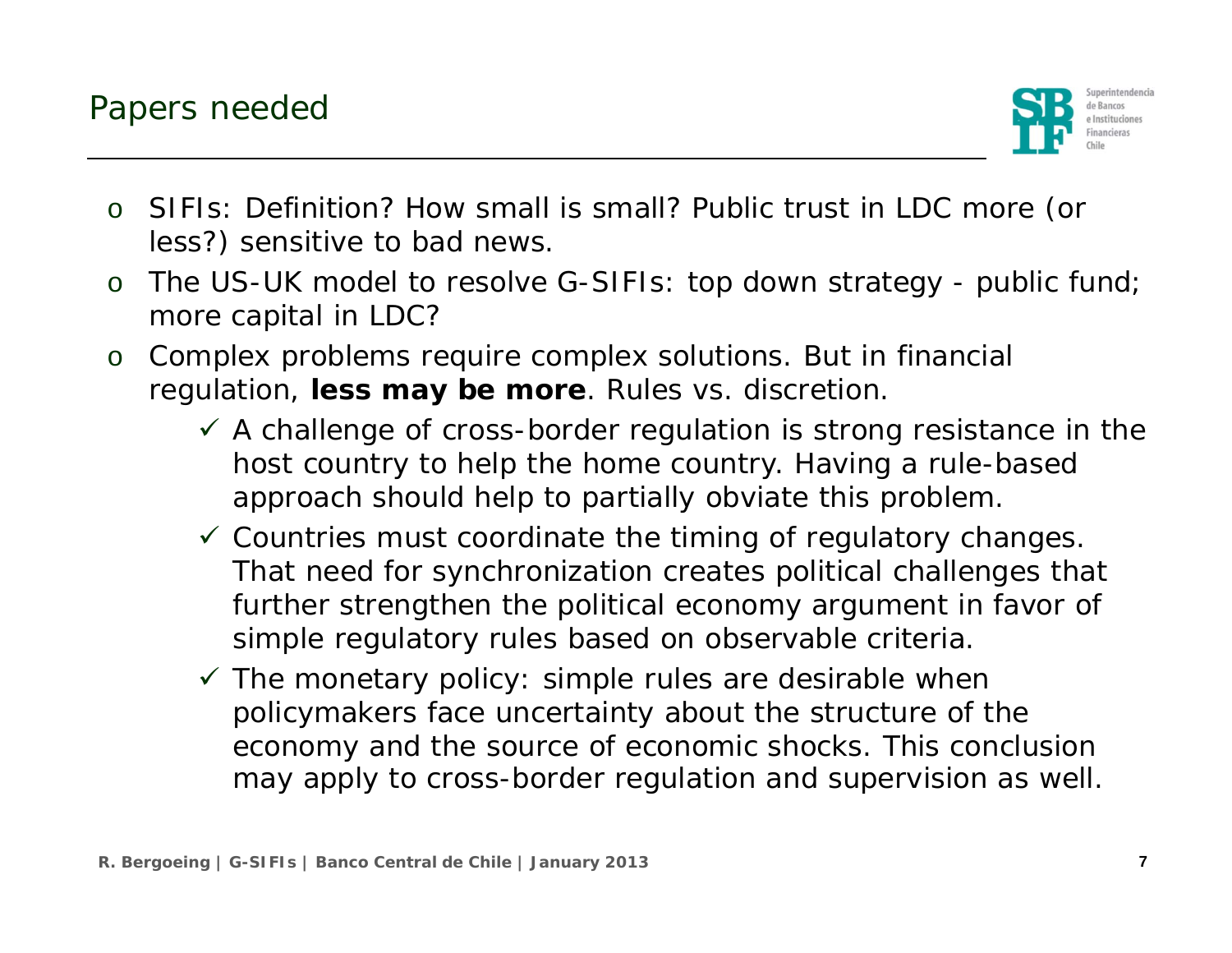

- o Two issues: cross-border cooperation and resolution of G-SIFIs
	- $\checkmark$  Strengthened national resolution regimes
	- $\checkmark$  Cross-border cooperation arrangements in the form of bilateral or multilateral institution-specific cooperation agreements
	- $\checkmark$  Improved resolution planning by firms and authorities based on *ex ante* resolvability assessments
	- $\checkmark$  Measures to remove obstacles to resolution arising from fragmented information systems, intra-group transactions, reliance on service providers and the provision of global payment services.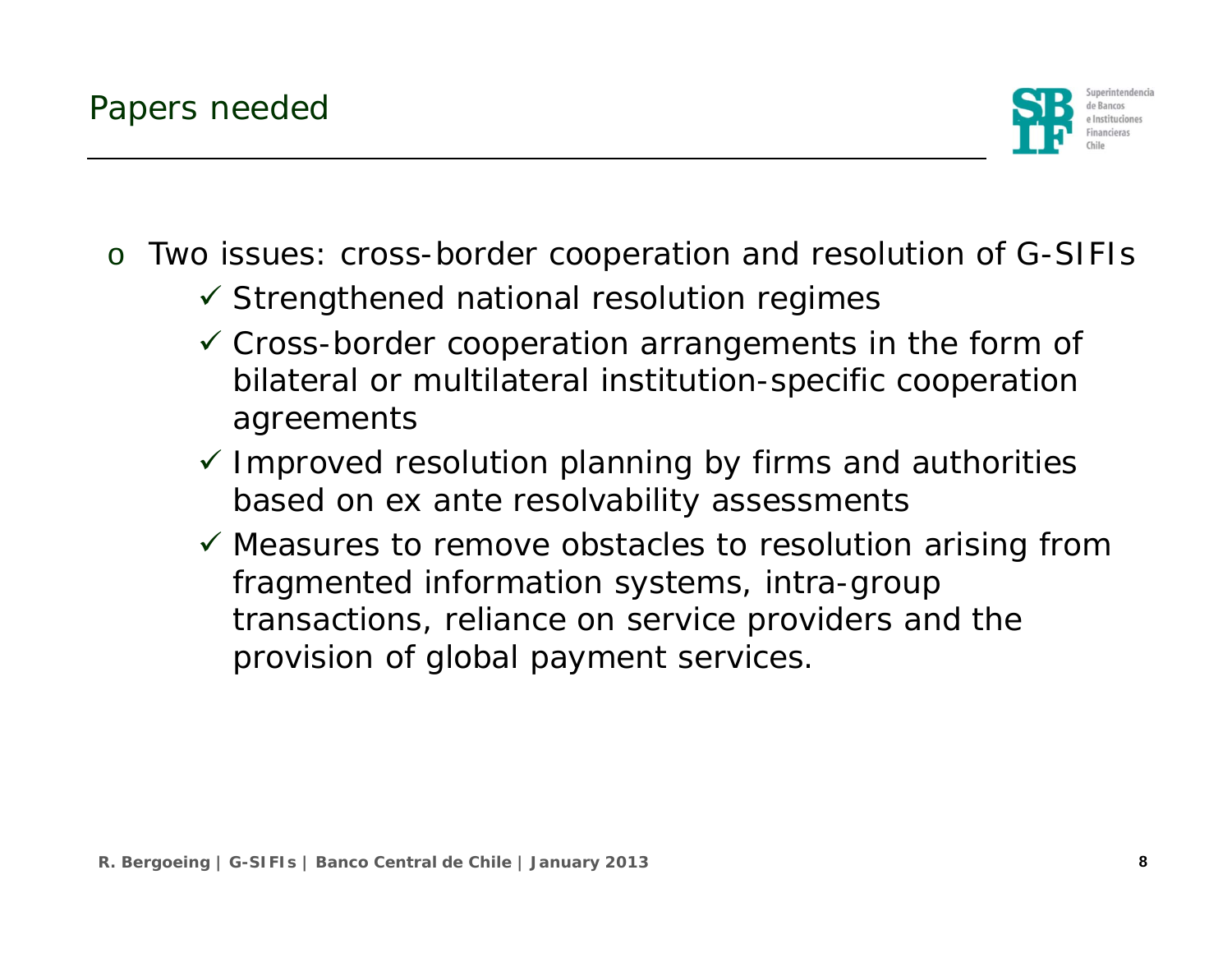

#### <sup>1</sup>**. Statutory mandates to foster cross-border cooperation, coordination and information exchange:**

- $\checkmark$  How should a statutory duty to cooperate with home and host authorities be framed?
- $\checkmark$  What criteria should be relevant to the duty to cooperate?
- $\checkmark$  Which authorities will need to be parties to the Institutionspecific Cross-border Cooperation Agreements for them to be effective?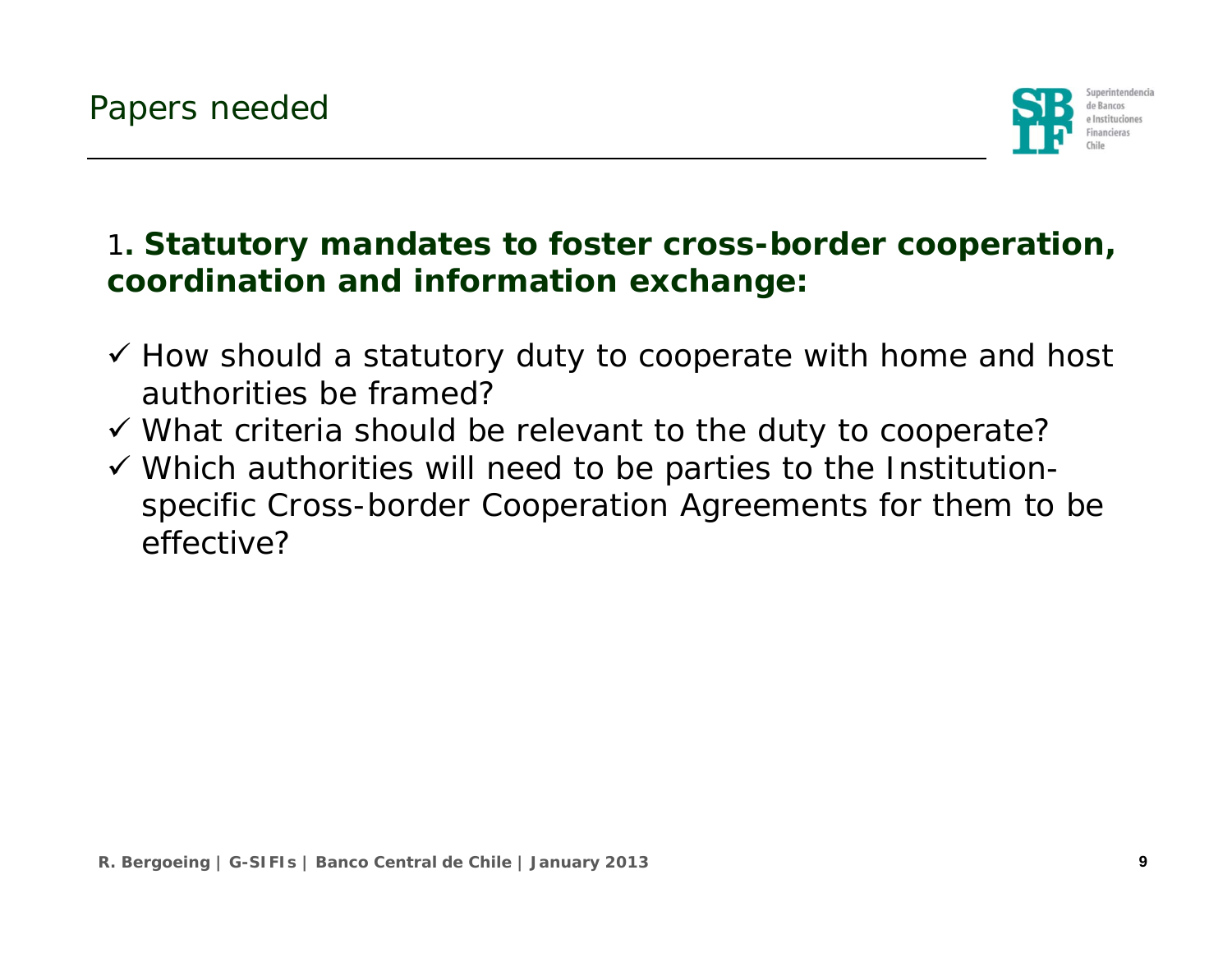

#### <sup>2</sup>**. Lack of adequate tools for cross-border resolution:**

- 9 *Multiple Trigger Points:* Can the host pull the trigger regardless of the home supervisors, and without regard to the value of the overall enterprise? Can the act of initiation be coordinated?
- 9 *Consistency of Coverage: have* regulators consistent powers to address distressed institutions with different types of legal entities?
- 9 *Legal Entity vs. Group Interest:* Will the objective of local supervisors be to maximize outcomes for entities (or investors) in their jurisdiction or to seek an overall value maximizing outcome?
- 9 *Branches:* How will branches be treated for purposes of No Creditor Worse Off Than In Liquidation calculations; When local interests diverge from global interest in a resolution?
- 9 *Funding via Multiple Entities:* Many SIFIs issue debt from multiple entities and under different governing laws. The actions of a resolution authority in one jurisdiction may not naturally bind in a foreign jurisdiction.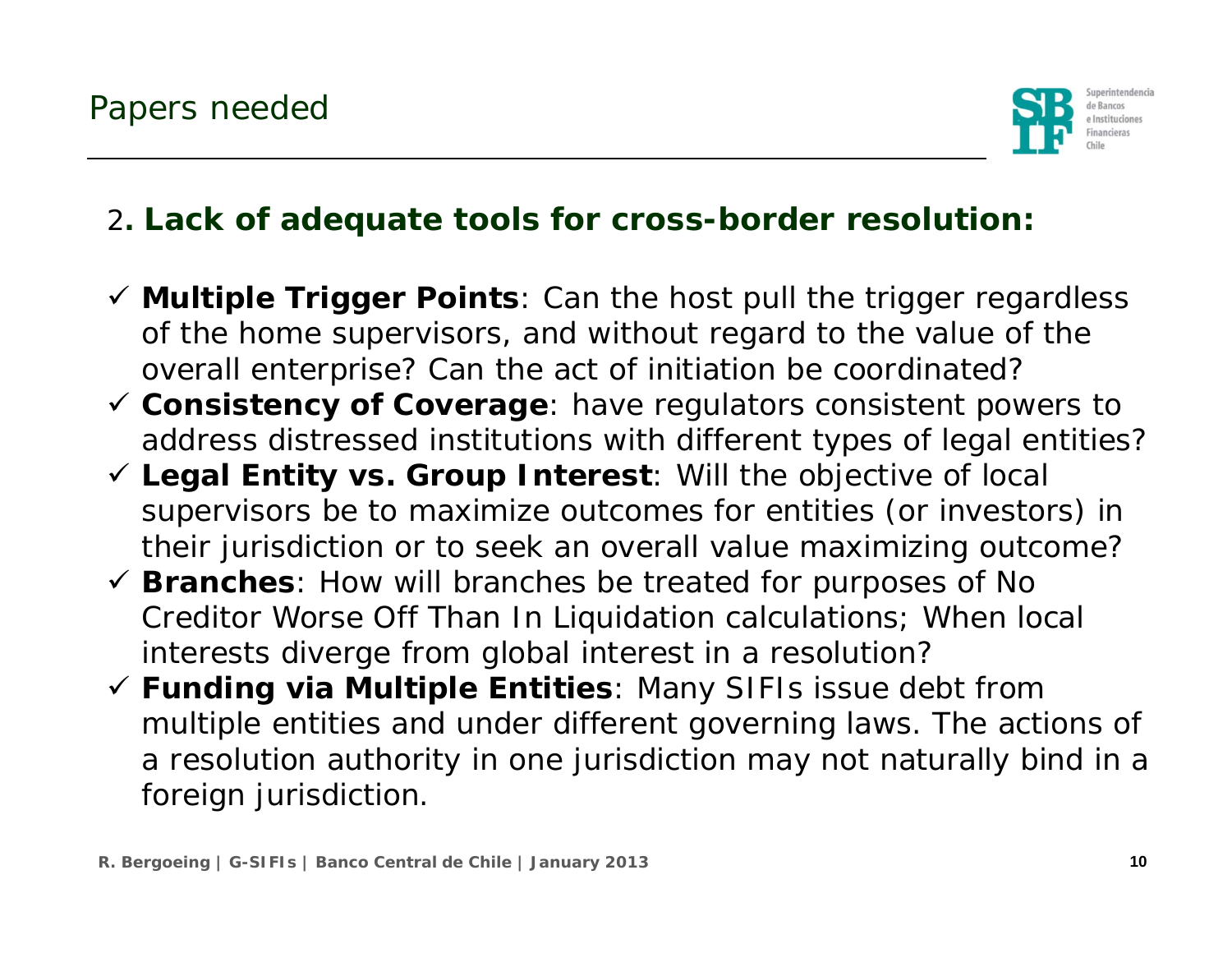

- oThe questions are clear, the answers not yet
- oRecommendations: easier said than done
- ¾**Papers needed**
- oOn the time being, rules?
- ¾ In financial regulation, **less is more?**   $\triangleright$  LPB?
	- ¾ Much higher capital requirements?